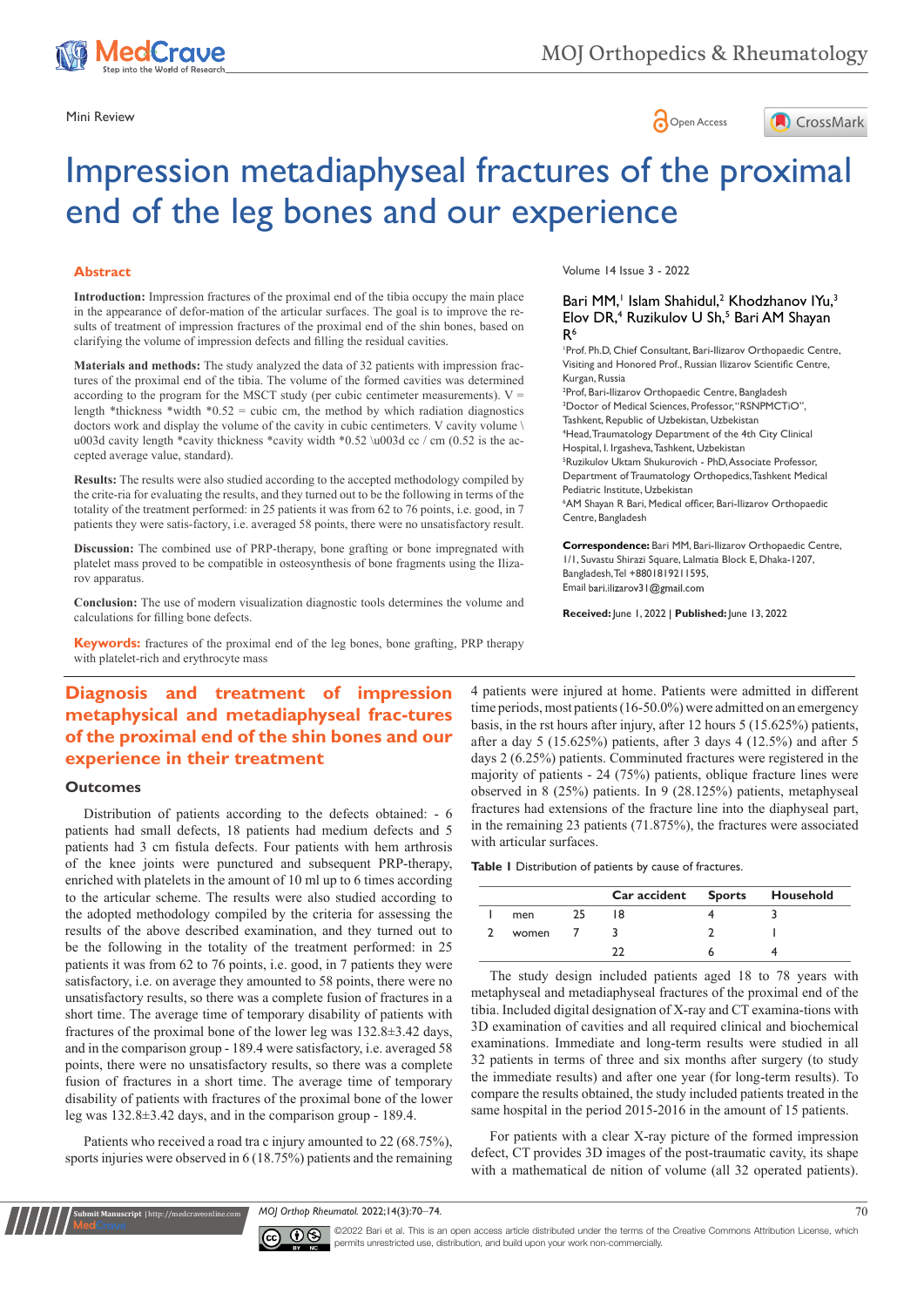Basically, the volume was determined in the preoperative period, but sometimes when trying to correct these impressions, i.e. during open reposition, they slightly increase, this can be about 5% of the total volume. According to the obtained impression defects, the patients were divided into three groups. The rst group consisted of 9 patients (28.125%) with small impression defects up to 0.5-0.7 cm in diameter, who underwent PRP therapy. The second group included 18 (56.25%) patients with medium impression defects up to 3 cm in diameter, the volume of which ranged from 2.34 cm/cube to 6.24 cm/cube, who underwent autologous grafting and the third group with large impressions in 5 (15.625%) patients who had defects of more than 3 cm in diameter, where bone grafting with a cortical plate impregnated with platelet-rich plasma was used. When determining defects, their occupied volume and, of course, the shape of the cavity were studied. With residual defects after bone grafting, platelet-rich PRP therapy was performed with erythrocyte mass in 3/2 or 4/2 ratio (after 4 or 6 single PRP-therapy, enriched with platelets, 2 more times the erythrocyte mass is added to the indicated former localizations). To comply with the statistical signi cance of the study, the homogeneity of the groups was assessed by the following indicators: age, fracture type, fracture location, and the volume of the impression defect.

**Table 2** Distribution of patients according to the size of defects and the treatment per-formed.

| <b>No</b> | Cavity volume<br>of patients                 | <b>PRP</b><br>therapy | <b>Bone</b><br>plastic | <b>PRP-therapy</b><br>+Bone<br>plastic |
|-----------|----------------------------------------------|-----------------------|------------------------|----------------------------------------|
|           | Small cavities up<br>to 0.5-0.7 cm           | 9                     |                        |                                        |
| 2         | Medium cavities<br>up to 3 cm in<br>diameter |                       | 18                     |                                        |
| 3         | Large cavities<br>over 3 cm in<br>diameter   |                       |                        | 5                                      |
|           |                                              | 9                     | 18                     | 5                                      |
|           |                                              |                       | 32                     |                                        |

**Table 3** Volumes of impression defects

| No | <b>Small</b>                      | <b>Medium</b>                 | Large                           |
|----|-----------------------------------|-------------------------------|---------------------------------|
|    | $0.3 - 0.5$ cm -<br>in 6 patients | 2.34 cm/cc in $3$<br>patients | $12.48$ cm/cu in 4<br>patients  |
| 2  | $0.5 - 0.7$ cm -<br>in 3 patients | 4.68 cm/cu in $5$<br>patients | $14.97$ cm / cu in 1<br>patient |
| 3  |                                   | 6.24 cm/cu in 10<br>patients  |                                 |
|    | 9                                 | 18                            |                                 |

**Table 4** Distribution of patients according to treatment methods

Results of surgical treatment of patients with impression fractures. The follow-up period ranged from 3 months to 4 years. The results were evaluated on the basis of subjective and objective clinical examination data, and radiological diagnostic methods. During the subjective clinical examination, attention was paid to pain, the ability to load the limb, activity, attitude to sports, walking up the stairs for the lower limb. An objective clinical examination took into account the deformation of the fracture area, the presence or absence of edema, atrophy of the leg muscles, range of motion in the adjacent joints, the presence of synovitis and local hyperthermia, violation of local blood circulation and innervation of the limb. When evaluating the long-term results of surgical treatment of patients with impression fractures, the phenomena of arthrosis of the joints (arthrosis of the knee joint in one patient) were noted, deformity and atrophy of the muscles of the leg were less common. Patients often complained of pain in the operated joint, lameness in three patients on the knee joint, limitation of the load during sports (in 6 patients).

Based on the indicated subjective and objective clinical and radiological data and the results of the study of the functional capabilities of the segments and the study of the terms of disability, a scoring system for studying long-term results was developed.

Good and excellent results of surgical treatment of patients with impression fractures of the above limb segments included those who had from 61 to 80 points. To satisfactory results - the sum of points from 41 to 60 points. Unsatisfactory results were considered those when the nal result was 40 or less points.

Distribution of patients according to the resulting defects: - in 6 patients with minor defects who were treated with PRP-therapy in an amount of 10 ml. up to 8  $(6 + 2)$  times, with the appli-cation of the Ilizarov apparatus according to the adopted technology at the Center. acad. Ilizarov, 3 patients with LSP plates. In 18 patients with average defects up to 3 cm, the cavity was filled with an autologous fragment from the iliac wing, with fixation with the Ilizarov apparatus in 6 patients, LSP plates in 8 patients, hybrid osteosynthesis was used in 4 patients (cancellous screws in combination with the Ilizarov apparatus in 2 patients and a plate with additional screws also in two patients). 5 patients with 3 cm fistula defects underwent plasty with one metaphyseal-cortical form of a fragment from the iliac wing impregnated with platelets enriched with platelets. Fragment fixation in 4 patients was carried out with overhead LSP plates, in one patient the Ilizarov apparatus was applied, and only in one case additional fixation was performed with a wire and a screw. These patients had difficulties with complete filling of bone defects, and therefore, PRP therapy was performed in the amount of 5-7 ml for residual marginal defects between the graft and the bone up to  $8(6+2)$  times.

| <b>Defects</b> | Number of pain | <b>Treatment method</b>       | llizarov apparatus | <b>Fixation with plates</b> | <b>Hybrid osteosynthesis</b> |
|----------------|----------------|-------------------------------|--------------------|-----------------------------|------------------------------|
| Small          |                | PRP therapy                   |                    |                             |                              |
| Medium         | 18             | bone plastic                  |                    |                             |                              |
| Large          |                | PRP-therapy + bone<br>plastic |                    |                             |                              |
|                |                |                               |                    |                             |                              |

Four patients with hemarthrosis of the knee joints underwent joint puncture and subsequent PRP therapy enriched with platelets in the amount of 10 ml. up to 6 times according to the artic-ular scheme. Who had a good recovery of the kinematics of the joints. Conducting methods of intra-articular management and maintaining them to fill the defects in the fracture area was carried out simultaneously.

The results were also studied according to the accepted methodology compiled by the criteria for evaluating the results, and they turned out to be the following in terms of the totality of the treatment performed: in 25 patients it was from 62 to 76 points, i.e. good, in 7 patients they were satisfactory, i.e. averaged 58 points, there were no unsatisfactory results, so there was a complete union of fractures in a short time.

**Citation:** Bari MM, Islam S, Khodzhanov I, et al. Impression metadiaphyseal fractures of the proximal end of the leg bones and our experience. *MOJ Orthop Rheumatol.* 2022;14(3):70‒74. DOI: [10.15406/mojor.2022.14.00581](https://doi.org/10.15406/mojor.2022.14.00581)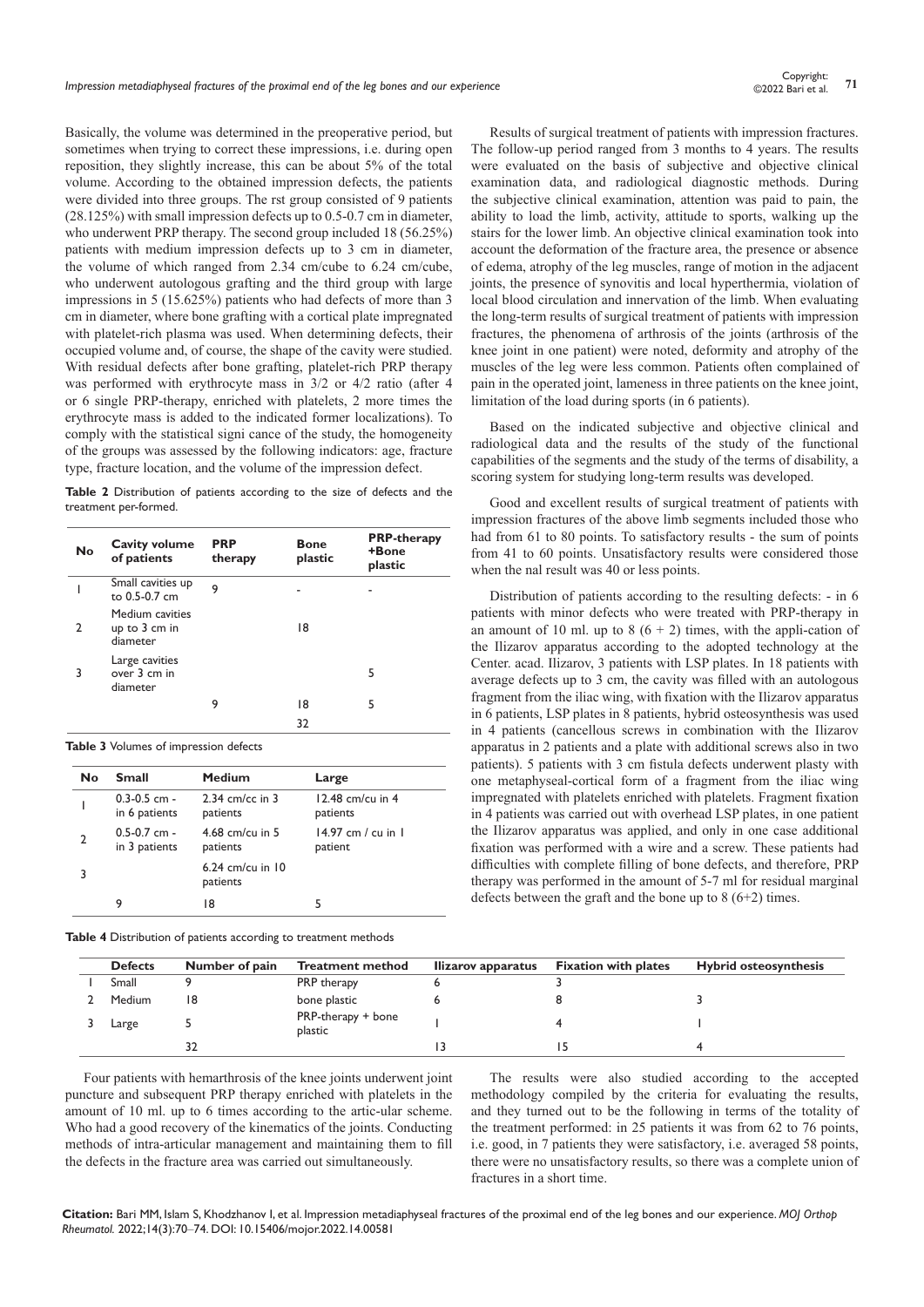The average period of temporary disability in patients with fractures of the proxi-mal leg bones was 132.8±3.42 days, and in the comparison group - 189.4

|                  | Average periods<br>of temporary<br>disability | <b>Timing of fusion</b> |
|------------------|-----------------------------------------------|-------------------------|
| Main<br>group    | 132.8 days                                    | 86.3 days               |
| Control<br>group | 189.4 days                                    | 98.5 days               |

## **Discussion**

To select the optimal treatment tactics and prevent the development of postoperative complications, it is necessary to detail the nature of the fracture, determine the number and size of bone fragments, their displacement, and identify the degree of impression and damage to soft tissue structures. Treatment in impression fractures of the tibia is always a difficult task. Since this is a multi-stage therapy and each stage requires the fulfillment of separate requirements in order to receive positive effect in the aggregate treatment. With regards to the clamps used; Over the past decades, various methods, designs and devices have been developed that create a certain compression and stability in the fracture zone for a long time.<sup>1-4</sup> At the same time, the use of the above methods and devices for fracture stabilization does not completely eliminate non-union or delayed consolidation. Each segment has its own characteristics in the treatment of impressions, and each segment requires its own specification when determining defects, performing plasty and fixing bone fragments.<sup>5-7</sup>

The most common localization of an impression fracture is an impression of the proximal tibia. All types of defects were encountered and he performed all types of bone osteosynthesis of this localization. Used PRP-therapy in the amount of 10 ml. up to  $8(6+2)$ times, bone grafting and grafting with impregnated metaphysealcortical bone with the imposition of the Ilizarov appa-ratus, LSP plates or cancellous screws. The average time of union was 86.3 days, in the comparison group - 98.5 days, the function of the knee joint was restored by 2 months. The results in the majority of patients were good in 25 patients (78.1%) and satisfactory results were observed in 7 patients (22.9%) patients.8,9

The combined use of PRP-therapy, bone grafting or plateletimpregnated bone proved to be compatible in osteosynthesis of bone fragments using the Ilizarov apparatus, LSR plates, cancellous screws. Since in the selection of the technique, all asepsis precautions and individual features of the fracture localization and the shape and volume of the defect were observed. Despite repeated injections in the area of the bone fracture (up to 8 times), no infectious phenomena were observed.

The most difficult to treat are comminuted impression fractures with a large destruction of the articular surface and bone substance of spongy bones. As a rule, such fractures are combined with damage to the ligamentous apparatus. With such injuries, it is necessary to promptly restore the congruence of the articular surfaces with bone auto-alloplasty and restore the integrity of the ligamentous apparatus.10,11 In all the patients we observed, intra-articular fractures were without displacement of the articular surfaces; therefore, we did not perform intra-articular manipulations. And when studying the long-term results, there were no patients with articular instability either.

If there are no contraindications on the part of the skin, early, adequate osteosynthesis is indi-cated, which is advisable to be carried out simultaneously with bone grafting.12,13 We used the method of early osteosynthesis with bone grafting (on the rst day of injury) in 7 patients. In connection with a pronounced edematous-inflammatory process, these operations are fraught with complications. In addition, we did not find a significant difference in the results of treatment in the study of long-term results. Therefore, the main category of patients were operated on within 3 days, after explaining to patients about osteoplastic surgery.

The autograft has the best properties in bone grafting. To fill impression defects, many authors prefer an autograft, the "gold standard of orthopedics", taken from the iliac wing or from the femoral condyle. It is the autograft that has not only osteoinductive and osteoconductive prop-erties, but also osteogenic properties, i.e. contains living cells that can differentiate into osteo-blasts, release biologically active substances that promote cell differentiation into osteoblasts in a short time.11–13 At the same time, the use of bone autoplasty is safe due to the absence of the risk of disease transmission and antigenic reactions. But in the practical implementation of bone grafting, there are some points that are not always feasible. This is the determination of the exact location and shape of the defect, the volume of the cavity, the complete filling of this cavity and the decision to further remove the filling material. Therefore, there is a problem of filling small and large cavities, which is not always feasible in practical traumatology. Small cavities up to 0.5-0.7 cm in diameter, in various shapes, do not need to be filled with a bone fragment. But the presence of even small cavities lead to a break in the transmission of metaphyseal bone tissue regeneration. Usually we hope that these cavities are filled with out owing blood, but in practice this has not always turned out to be the case. In addition, the zones of the marginal surfaces along the depth of the crater are covered with necrotic tissues, which also prevent the smooth ow of fusion processes. Therefore, small cavities also need to be filled, in order for them to quickly join the processes of adhesion. There are literature data on filling these cavities with bone powder, liquid bone or bone masses in the form of ointments or gel forms, metaphyseal mass and biologically active granules absorbed with antibiotics.4,5 The introduction of liquid bone or blood cells into spongy bone under pressure fills residual defects, drains and opens empty reserve bone vessels, thereby creating conditions for normalizing intraosseous blood flow and improving regeneration. The method of intraosseous administration of drugs into spongy bone tissue is well known and is a type of intravenous administration.13 To fill small cavities, we have undertaken the PRPtherapy method using a whole red blood cell mass. The technique is as follows: 10-20 ml of whole blood is taken from the patient's vein into a vacuum container, 2-3 drops of heparin are added and centrifuged at 2000 rpm for up to 7 minutes. Then separated plasma with about 5 or 10 ml of platelets is withdrawn from the container and injected into a predetermined location of the fracture. After the 3rd or 4th session, a whole erythrocyte mass is administered 2 times in an amount of about 2-3 ml. (therefore, when describing clinical cases, (4 + 2) value is used). The erythrocyte mass is also taken from the same container, only it is taken from the deep layers of centrifuged blood. The sam-pling and management technique is quite simple and has the function of sharing with any methods of osteosynthesis and under aseptic conditions without infectious complications. The technique is carried out mainly in stationary conditions or the last injections can be performed on an outpatient basis.

The filling of the middle cavities with a diameter of up to 3.0 cm was filled with a solid bone taken from the wing of the ilium, bula, anterior surface of the tibia with a cortical plate or bone of nearby localizations. Large cavities 3 cm or more are filled with bone substitutes or metal-containing implants with various coatings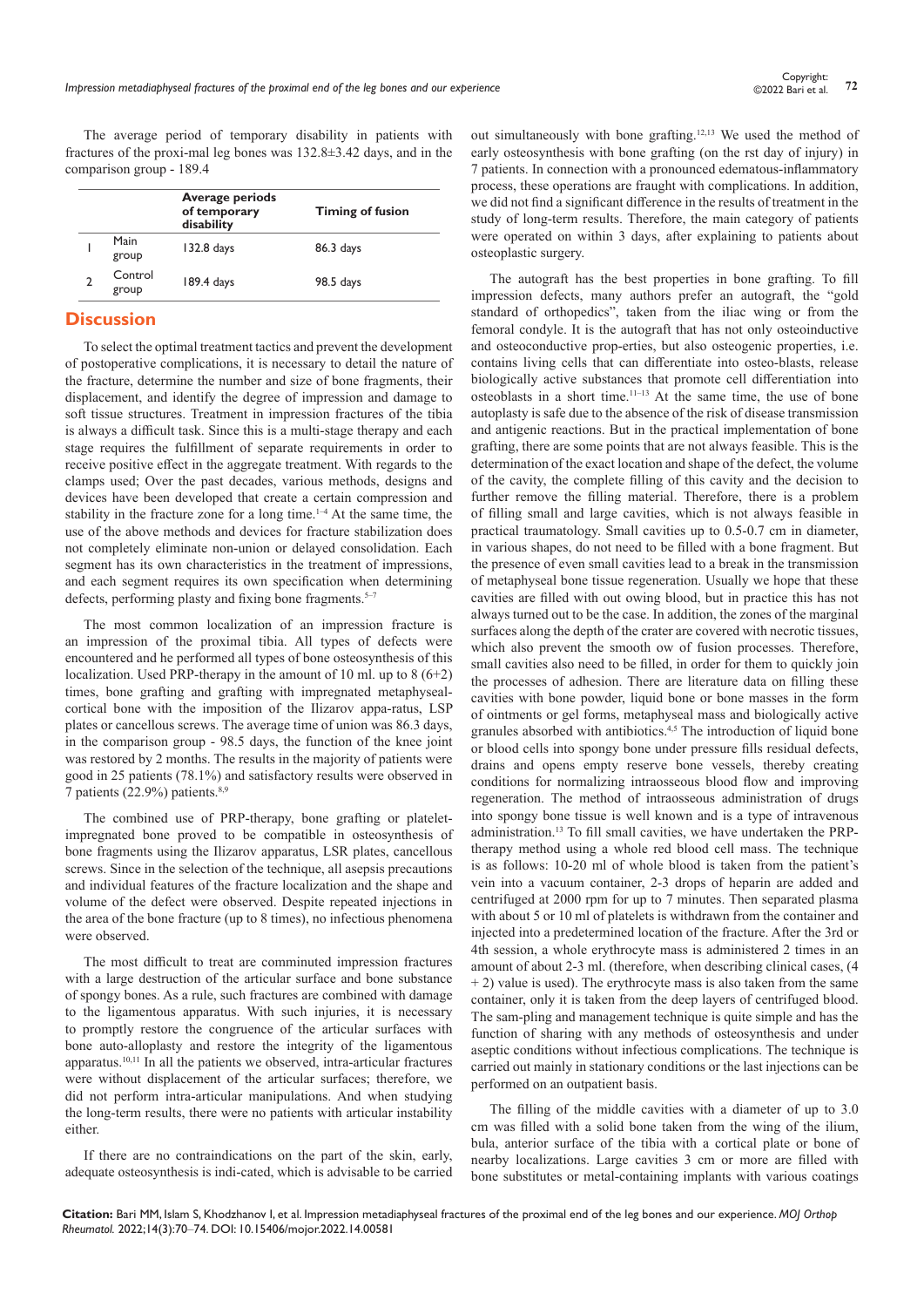(titanium nickelide) or arti cial materials of various origins. We used autologous bone - metaphyseal, metaphyseal-cortical, one- and twocortical types of bone fragment shape in accordance with the shape and volume of the defect.

Metadiaphyseal fractures differ significantly in the course and timing of union. In connection with this, it is necessary to more correctly treat the stability of fragments during osteosynthesis. The choice of fixation method should be well assimilated with the established bone fragment. Installing them in the transitional space, according to our observation, gave many positive results. The fusion of bone fragments began precisely from these areas, despite the fact that this did not have a signi cant impact on the reduction in the total terms of fusion of bone fragments of the damaged segment.

One of the requirements of bone grafting is full volume filling of cavities. This is not always feasible in practice. Leaving residual defects after the performed osteoplastic surgery leads to low results, sometimes even complications in the form of instability of the plastic material or its suppuration. Therefore, many authors use a combination of the above methods of filling, trying to cover the weight of the volume of the post-traumatic cavity. The main volume is filled with a bone fragment, the remaining marginal parts are filled with liquid bone with shaped elements or one of the bone masses in the form of ointments or helium forms. When filling large cavities or when there is a technical lack of bone fragments, we also used the PRP-therapy method using a whole red blood cell mass in a ratio of  $4 + 2$ , or  $6 + 2$ sessions at a predetermined localization during the operation.

## **Conclusion**

- 1. Digital x-rays are a fairly informative diagnostic study for impression fractures of metaphyseal localizations. To determine the volume and shape of impression cavities or to determine residu-al defects after bone grafting, it is better to use MSCT studies. MRI studies are indispensable for impressions associated with damage to intraarticular structures. Determining the volume of bone impression defects with MSCT in a 3D image and converting it mathematically into a centimeter square value makes it possible to accurately determine the conduct of bone grafting.
- 2. One of the fundamental therapeutic tactics in the treatment of impression fractures is to identify and fill the resulting cavities (with a bone fragment or PRP-therapy enriched with platelets together with the use of a whole erythrocyte mass) restores the interrupted connection between the fragments, reducing the time of the reparative process.
- 3. Autoosseous grafting, being the gold standard for filling bone cavities, is practically applicable for defects (medium) of more than 1 cm. With residual small defects in the metaphyseal zone, it is better to use a combination of the method with platelet-rich PRP therapy together with the use of whole erythrocyte mass.
- 4. Plasty of larger defects (fistula 3 cm) has always been a problem for practitioners and the use of the technique of plasty with platelet rich one or two metaphyseal-cortical form of a fragment from the ililiac wing impregnated with platelets, followed by PRP therapy in an amount of 10 ml. up to  $8(6+2)$  times give better results than filling these cavities with porous metal structures.
- 5. Planning the timing, volume and selection of the appropriate universal type of metal structures for compatible bone grafting significantly improves the long-term results of these joint interventions.
- 6. The results obtained show the feasibility of using the developed techniques in the treatment of impression fractures of metaphyseal localization. Which reduced the average terms of fracture union by 1.2-2.7 days, restoration of joint function by 10.7-15.5 days, and terms of disability by 7.4-10.2 days.
- 7. Residual defects after osteoplastic operations create conditions for the development of complications. For this purpose, the use of platelet-enriched PRP therapy in conjunction with the use of whole erythrocyte mass fills in residual defects and allows the smooth continuation of the smearing process.
- 8. It is not advisable to carry out osteoplastic operations on an emergency basis, since the proposed osteosynthesis requires careful preparation: the choice of the most optimal technique, the selection of metal structures, implant blanks, etc.

## **Acknowledgments**

None.

### **Conflicts of interest**

The authors disclose that they do not have any competing interests.

#### **References**

- 1. Ismailov GR, Samusenko DV. Treatment of a patient with a defect in both calcaneus. *Orthopedic Genius.* 2002;4:S123–S128.
- 2. Kazantsev AB. The choice of bone grafting and metal fixators in the surgical treatment of fractures of the tibial condyles. In: AB Kazantsev, VG Golubev, MG Enikeev, editors, et al. Modern technologies in traumatology and orthopedics. III International Congress October 25- 27, 2006. 2006.
- 3. Kaplun VA. Transosseous osteosynthesis and porous implants in the treatment of patients with intra-articular fractures of the lower extremities type C3. In: VA Kaplun, AE Zhukov, VA Kopysova, et al. *Genius of Orthopedics.* 2009;4:S121–S127.
- 4. Kuzina IR, Akhadov TA, Fastykovskaya ED. Chronic intraarticular impression fractures and microfractures of the internal condyle of the tibia (injury 1 month old). Medical Visualization. 2002;3:29.
- 5. Nigmatullin KK, Kilkinov AA. A method for the treatment of intraarticular impression fractures. RF Patent No. 2023429. Publ. 11/30/1994.
- 6. Soloviev VM, Fedorov VG, Polovnikov A. New methods of bone grafting. Sat scientific articles and abstracts of reports of the interregional conference. "Actual aspects of hospital surgery", dedicated to the 80th anniversary of the honored. worker of science UR, prof. V.V. Sumina. Izhevsk, 2000. S. 197200.
- 7. Fedorov VG, Sharpar VD. Features of an impression fracture of the condyle of the tibia with a minor injury. Physiotherapy exercises and sports medicine. 2011; 2(86):36–40.
- 8. VI Shevtsov, TYu Karaseva, AG Karasev, et al. Surgical treatment of patients with intra-articular fractures of the proximal tibia using arthroscopic technique. Proceedings of the II Congress of Traumatologists and Orthopedists of the Ural Federal District (Kurgan, September 24-25, 2008). C. 113115.
- 9. [Andreassen TT. Oxlund H. Local anabolic effects of rowth hormone](https://pubmed.ncbi.nlm.nih.gov/14667139/)  [on intact bone and healing fractures in rats.](https://pubmed.ncbi.nlm.nih.gov/14667139/) *Calcif tissue int.* [2003;73\(3\):258–264.](https://pubmed.ncbi.nlm.nih.gov/14667139/)
- 10.Encyclopedia of Surgery Bone Grafting [Electronic resource].
- 11. [A Sommer, M Weiss, D Deanovic, et al. Intraosseous infusion in the](https://pubmed.ncbi.nlm.nih.gov/21184043/)  [emergency medical service. Analysis of emergency medical missions](https://pubmed.ncbi.nlm.nih.gov/21184043/)  1990-2009. *Anaesthesist.* [2011;60\(2\):125–131.](https://pubmed.ncbi.nlm.nih.gov/21184043/)

**Citation:** Bari MM, Islam S, Khodzhanov I, et al. Impression metadiaphyseal fractures of the proximal end of the leg bones and our experience. *MOJ Orthop Rheumatol.* 2022;14(3):70‒74. DOI: [10.15406/mojor.2022.14.00581](https://doi.org/10.15406/mojor.2022.14.00581)